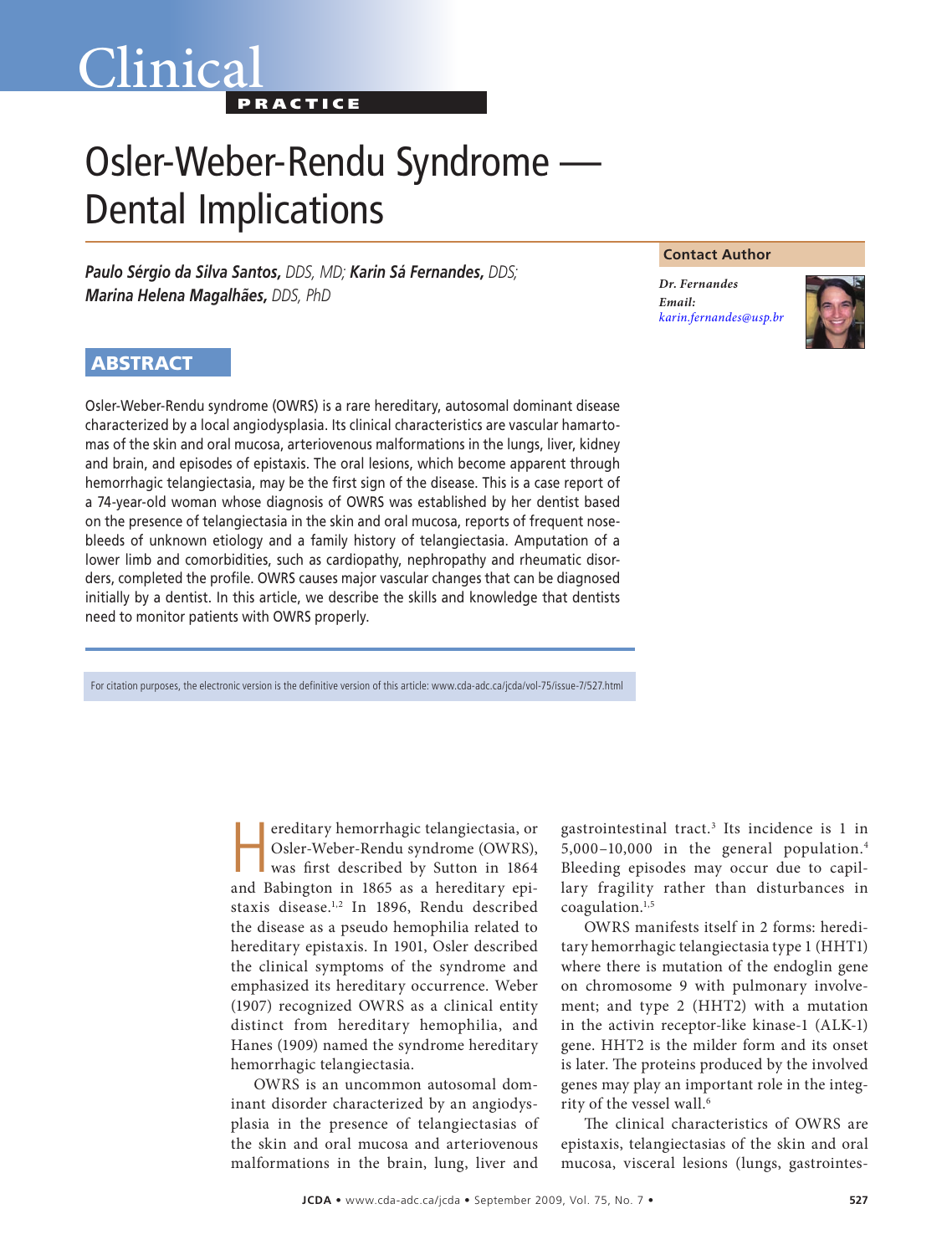

**Figure 1:** Telangiectasias on the face. **Figure 2:** Telangiectasias on the



tongue.

#### **Table 1** Results of blood tests

| <b>Test</b>                                | <b>Patient's results</b> | Reference value |
|--------------------------------------------|--------------------------|-----------------|
| <b>INR</b>                                 |                          | $0.7 - 1.2$     |
| aPTT(s)                                    | 33s                      | $30 - 45$ s     |
| PT(s)                                      | 13s                      | $11 - 14.6$ s   |
| $BT$ (min)                                 | 2.17                     | $1 - 4$         |
| Platelet count $(no./mm^3)$                | 280,000                  | 165,000-397,000 |
| Erythrocyte count (cells/mm <sup>3</sup> ) | 3.97                     | $4.3 - 5.9$     |
| Hemoglobin $(g/dL)$                        | 10.9                     | $12 - 16$       |

*aPTT = partial thromboplastin time, BT = bleeding time, INR = international normalized ratio, PT = prothrombin time.*

tinal tract, liver and brain) and family history.<sup>7,8</sup> The differential diagnosis of OWRS includes benign liver disease, benign hereditary telangiectasia, CREST (calcinosis, Raynaud phenomenon, esophageal dysmotility, sclerodactyly and telangiectasia) syndrome and ataxia-telangiectasia.8

Dentists can play an important role in the diagnosis of OWRS, as its first signs often appear in the oral mucosa. Moreover, the management of a patient with OWRS must be suited to his or her systemic profile to ensure safe and efficient dental treatment.

#### **Case Report**

A 74-year-old woman was referred to the special care dentistry centre of our dental school for treatment. The patient's medical history included congestive heart failure, chronic renal failure, hypertension, hypothyroidism and rheumatism. Her right lower limb had been surgically amputated because of vascular disorders. She reported frequent nosebleeds and a family history of telangiectasias and epistaxis.

Laboratory tests showed significant changes in her red blood cell count—hypochromic anemia with anisocytosis and a high level of liver enzymes, with no changes in coagulation (**Table 1**).

During the extraoral and intraoral clinical examination, telangiectasias were found on the skin, especially on the face (**Fig. 1**) and upper limbs, and were highly visible on the oral mucosa in the regions of the tongue (**Fig. 2**), hard palate and in the vermilion of the lip. Also present were periodontal disease and caries. Panoramic and periapical radiographs were taken to develop a dental treatment plan.

The patient's signs and symptoms pointed toward a working diagnosis of hereditary hemorrhagic telangiectasia or OWRS. The patient was referred to an internal medicine specialist who confirmed our diagnosis and began medical monitoring for possible systemic changes resulting from the syndrome. Before dental treatment, antibiotic prophylaxis (500 mg amoxicillin) was administered every 8 hours, starting 12 hours before the procedure and continuing for 7 days after, to avoid the risk of cerebral abscesses or pulmonary infections due to the arteriovenous malformations found in OWRS patients.9 Other special measures taken during treatment were use of a vertical dental chair position to reduce

the risk of lung and nasal bleeding, measurement of blood pressure before and after the procedure, request for an up-to-date laboratory evaluation and assessment of her clinical condition at the time of treatment, because of the potential for renal failure and liver disease.

#### **Discussion**

A final diagnosis of OWRS is based on clinical criteria,<sup>10</sup> usually the Curaçao criteria: telangiectasia on the face, hands and oral cavity; recurrent epistaxis; arteriovenous malformations with visceral involvement; and family history. Diagnosis is confirmed in the presence of at least 3 of these manifestations.<sup>11</sup> In our case, the clinical signs of telangiectasias of the skin, especially in the face, upper limbs and on the oral mucosa, combined with reported nosebleeds and a family history of telangiectasia and epistaxis were important factors leading us to suspect OWRS.

Mucocutaneous telangiectasias occur in about 90% of cases of OWRS.8,12 Histologically, they appear as a superficial collection of dilated blood vessels with a layer of endothelial cells in the lamina propria. Electron microscope studies show a lack of perivascular elastic fibres and smooth muscle.<sup>1</sup>

Once the diagnosis is established, complementary imaging tests, such as computed tomography ultrasound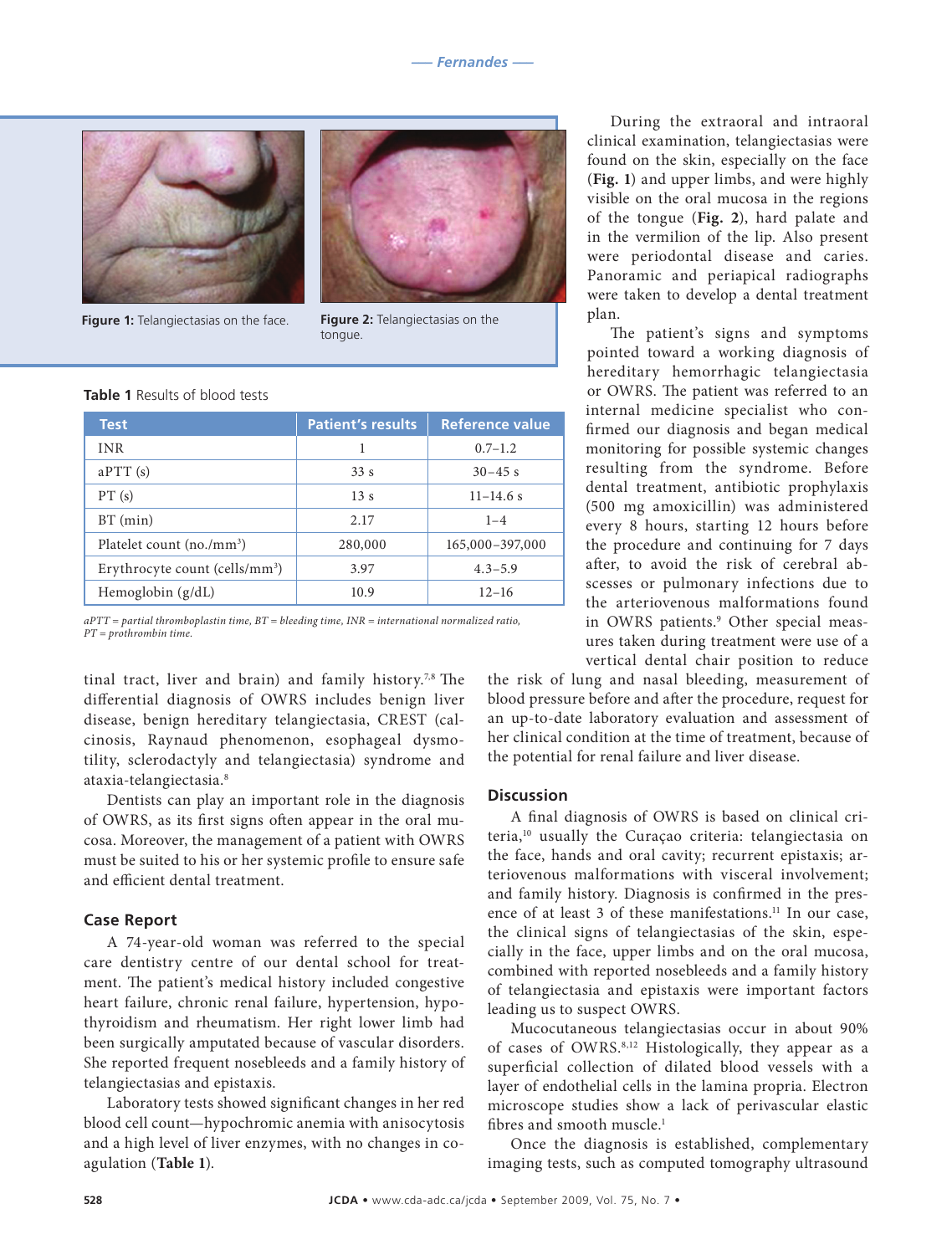and magnetic resonance imaging, are important to detect whether there is any involvement of organs, such as lungs, liver, kidneys and the brain.<sup>10</sup> Pulmonary arteriovenous malformations occur in more than a third of patients with the disease and can cause various complications, such as hypoxia, pulmonary hemorrhage and cerebral embolism.9 Dental professionals must be aware of these complications, keep the dental chair in a vertical position during dental treatment and be prepared to administer oxygen.

Vascular lesions in the brain predispose patients to cerebral abscesses,9 a situation that requires special care during invasive dental procedures, such as antibiotic prophylaxis, especially in infected areas. An OWRS patient's risk of developing a brain abscess ranges from 5% to 9%. Few cases of cerebral abscess due to bacteremia of odontogenic origin have been described so far. Most organisms isolated from brain abscess aspirates have been microaerophilic and anaerobic bacteria commonly and often specifically isolated in periodontal infections.13

Rivero-Garvia14 reported the case of a 41-year-old patient with OWRS who had teeth extracted without antibiotic prophylaxis and, after a few days, developed a brain abscess. This finding confirms the importance of careful dental care in this group of patients. Arteriovenous fistulae in the lungs and vascular malformations are important in the pathogenesis of cerebral abscess. A peripheral septic microembolism can reach the brain and cause a brain abscess. Approximately 10% of patients with arteriovenous fistulae in the lungs develop cerebral abscess.15,16

There is no evidence in the scientific literature of the need to use antibiotic prophylaxis in invasive dental procedures that may cause bacteremia in patients with arteriovenous malformations, who have a higher likelihood of developing cerebral abscesses.2 However, the rarity of the disease and lack of prospective studies addressing the risk of brain abscesses through oral manipulation makes the use of antibiotic prophylaxis empirical in this case.

Although for normal patients there is little risk of exacerbation of anemia due to dental treatment, patients with OWRS with severe anemia (hemoglobin level <10 mg/dL) should avoid certain routine procedures, as invasive procedures can exacerbate anemia, depending on the amount of blood that is lost.17,18

The medical treatment of OWRS is only palliative and depends on the severity and stage of disease. Symptoms of OWRS increase with age. Some measures, including iron supplements, blood transfusions and laser therapy, have met with varying degrees of success; sclerosing techniques have been used to control epistaxis. In patients with recurrent episodes of epistaxis, surgery of the nasal septum may be indicated.<sup>12</sup>

A study in Italy<sup>19</sup> reported excellent hemostatic results using Nd-Yag laser treatment in 8 patients with

OWRS for the control of epistaxis and oral bleeding. This treatment was well accepted by patients and costs were low. However, researchers are divided on the efficiency of the use of lasers with OWRS patients, and there is no specific protocol for their use.

The prognosis associated with OWRS is good, but the morbidity is significant.20 Moreover, a mortality rate of 1%–2% is reported due to complications related to epistaxis, and it rises to 10% in patients with cerebral abscess.6

OWRS causes major vascular changes that may be initially diagnosed by the dentist. Skill and knowledge of the disease are required for proper dental monitoring of patients with OWRS.  $\ast$ 

### THE AUTHORS



*Dr. Silva Santos is a post-graduate student in the department of oral pathology, School of Dentistry, University of São Paulo, São Paulo, Brazil.* 



*Dr. Fernandes is a post-graduate student in the department of oral pathology, School of Dentistry, University of São Paulo, São Paulo, Brazil.*

*Dr. Magalhães is professor and chair of the department of oral pathology, School of Dentistry, University of São Paulo, São Paulo, Brazil.*

*Correspondence to: Dr. Karin Sá Fernandes, Av. Prof. Lineu Prestes, 2227, São Paulo SP, Brazil 05508-000.* 

*The authors have no declared financial interests.*

*This article has been peer reviewed.*

#### **References**

1. Bartolucci EG, Swan RH, Hurt WC. Oral manifestations of hereditary hemorrhagic telangiectasia (Osler-Weber-Rendu disease). Review and case reports*. J Periodontol.* 1982;53(3):163-7.

2. te Veldhuis EC, te Veldhuis AH, van Dijk FS, Kwee ML, van Hagen JM, Baart JA, et al. Rendu-Osler-Weber disease: update of medical and dental considerations. *Oral Surg Oral Med Oral Pathol Oral Radiol Endod.*  2008;105(2):e38-41.

3. Letteboer TG, Zewald RA, Kamping EJ, de Haas G, Mager JJ, Snijder RJ, et al. Hereditary hemorrhagic telangiectasia: ENG and ALK-1 mutations in Dutch patients. *Hum Genet.* 2005;116(1-2):8-16. Epub 2004 Oct 23.

4. Begbie ME, Wallace GM, Shovlin CL. Hereditary haemorrhagic telangiectasia (Osler-Weber-Rendu syndrome): a view from the 21st century. *Postgrad Med J.* 2003;79(927):18-24.

5. Burket LW, Alderman MM, Beideman RW, Brightman VJ, Greenberg MS, Hamner JE, et al. Hemorrhage and hemorrhagic lesions. In: Lynch MA, editor. *Burket's oral medicine.* 7th ed. Philadelphia: JB Lippincott; 1977. p. 100-14.

6. Neville BW, Damm DD, Allen CM, Bouquet JE. Dermatologic diseases. In: *Oral and maxillofacial pathology.* 2th ed. Philadelphia: Saunders; 2004. p. 627-9.

7. Dakeishi M, Shioya T, Wada Y, Shindo T, Otaka K, Manabe M, et al. Genetic epidemiolology of hereditary hemorrhagic telangiectasia in a local community in the northern part of Japan. *Hum Mutat.* 2002;19(2):140-8.